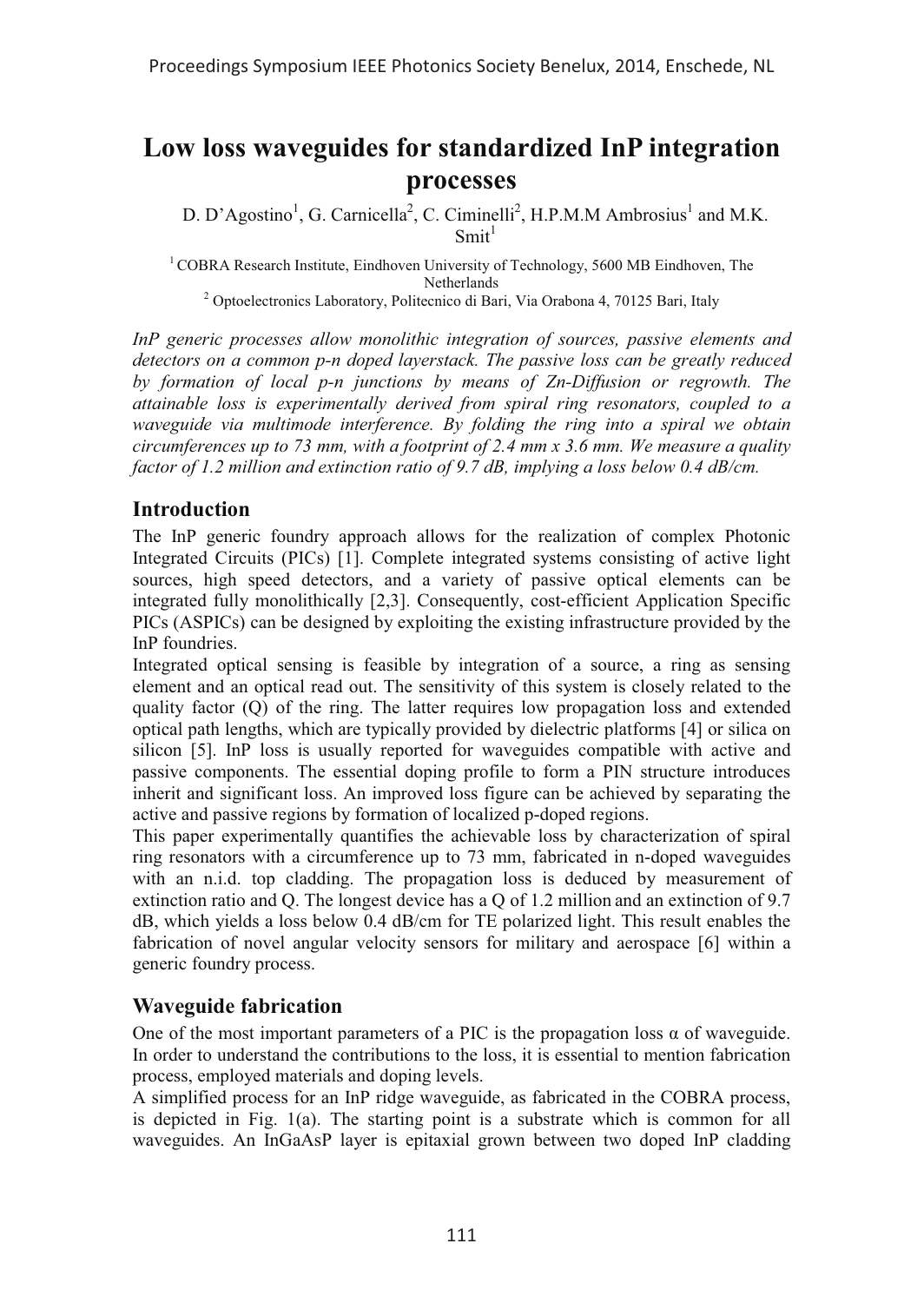layers, forming a PIN Diode. Patterning the hard mask and ICP dry etching with CH4- H2, allows for the fabrication of waveguides which can be contacted by planarization with polyamide and additional metal evaporation. Passive waveguides therefore experience an unnecessary loss due to the presence of dopant. The p-doped cladding is the major contribution due to intervalence band absorption [7]. The minor n-type absorption, can be modelled by accounting for scattering introduced through electronphonon and electron-ionized impurity interaction [8].

Alternatively, the removal of the p-cladding in regions where no electrical contacts are required is feasible. This can be achieved prior to the waveguide fabrication by adding a few non critical fabrication steps. The first approach is depicted in Fig. 1 (b) and is based on an additional regrowth. Here, the p-cladding is selectively removed and replaced by n.i.d. InP via epitaxy. The second approach is shown in Fig. 1(c). Initially a hardmask is patterned to define the active and passive regions on a substrate with n.i.d. cladding. By means of local Zn-Diffusion, the cladding is doped positively where an electrical contact is desired.



**Figure 1:** Schematic of waveguide fabrication using: (a) PIN substrate, (b) PIN substrate with regrown n.i.d. top cladding, (c) n.i.d. substrate with doped cladding formed by local Zn-Diffusion.

### **Circuit Layout**

The circuit, designed for the COBRA generic process [1], is shown in Fig. 2 (a) and based on waveguides containing an n.i.d. top cladding, an n-doped 600 nm  $Q(1.25)$ guiding layer and an n-doped substrate. For reduced reflections, the optical ports are formed by angled waveguide terminations located at the input and output of the PIC. The optical ports are connected to spatial mode filters, suppressing the excitation of higher order modes due to imperfect fiber chip coupling. The ring resonator is formed by a shallowly etched spiral delay line, coupled to a waveguide via a MMI with unequal power splitting ratio. A deeply etched MMI-coupler as shown in Fig. 2(b), with power coupling coefficients of 0.72 for the bar and 0.28 for the cross port [9], is used for coupling.

For optimal Q of the ring resonator it is crucial to minimize the ring loss and simultaneously increase the path length [10]. The ring transmission is determined by the waveguide loss, radiation loss due to bends, reflections caused at waveguide junctions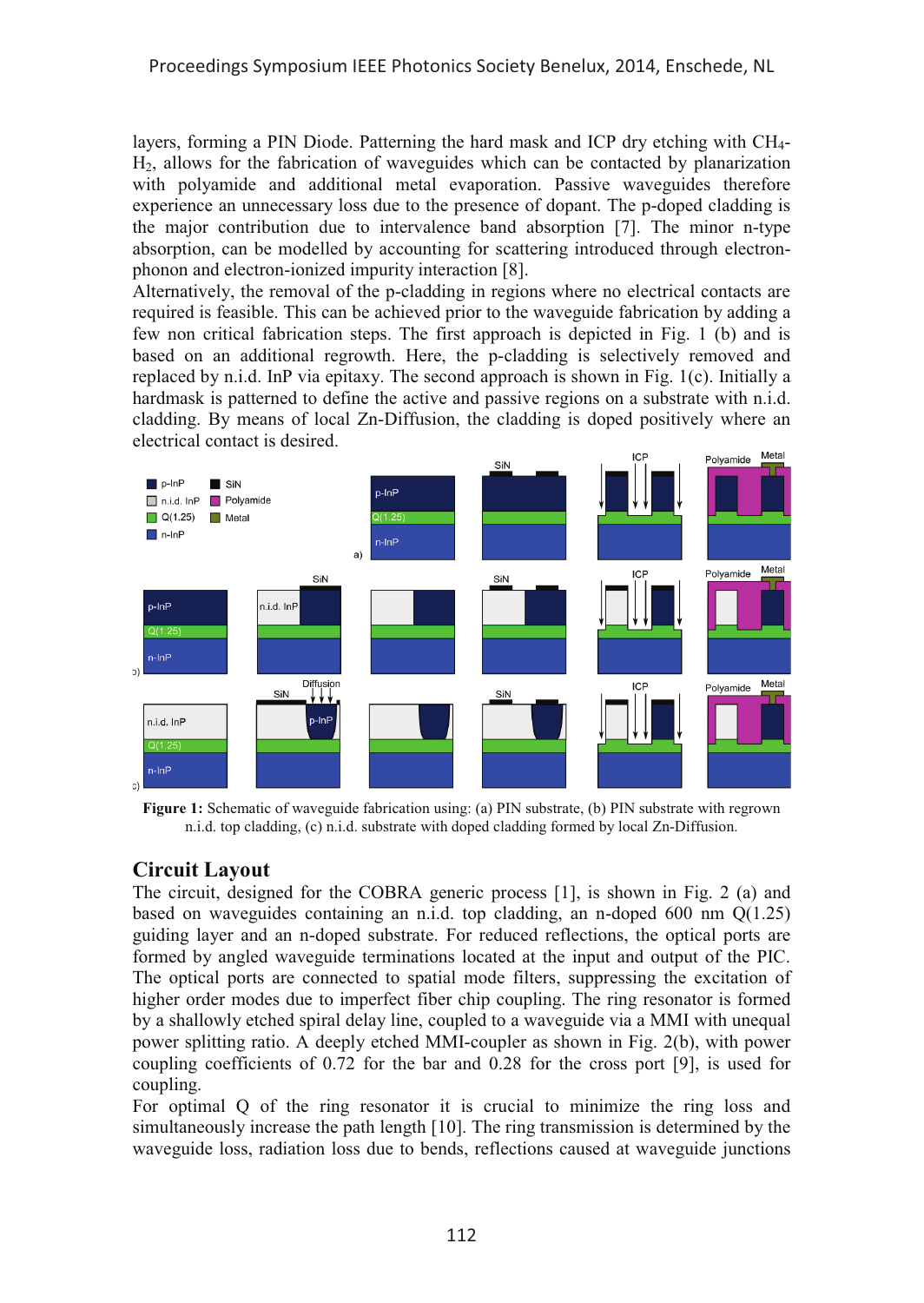and imaging loss of the MMI. The radiation loss is reduced by employing shallowly etched waveguides with bending radii larger than 1 mm and two non-critical bends of 0.5 mm in the center of the spiral. The number of junctions is minimized by gradual reduction of the radius towards the center. The remaining junctions are optimized, with a cumulative loss of roughly 0.1 dB. An additional spatial mode filter is placed inside the ring to further suppress higher order modes. With a pitch of 25 μm between waveguides, the longest resonator has a footprint of 2.4 mm x3.6 mm.



**Figure 2:** (a) Microscope picture of a MMI coupled spiral ring resonator with 73 mm circumference. (b) SEM image of 72:28 MMI used for coupling.

### **Ring Resonator Performance**

The resonator is characterized using the setup depicted in Fig. 3. A tuneable laser is coupled via a collimating lense to free space. After passing through the polarizer, the collimated beam is coupled to the device via a microscope objective. A fiberized polarization controller is used to maximize the transmission through the polarizer set to TE or TM. The tuning of the laser is continuous with a speed of 500 pm/s. We record the transmission with a photo diode, connected to real time oscilloscope with a frequency of 100 kHz. The non-uniform sweep of the laser introduces an error in the Q estimation, which is reduced by averaging over several tens of periods.



**Figure 3:** Schematic of the experimental setup to measure the ring transmission.

The measured Q and extinction for various ring circumferences are given in Fig. 4. We fit an analytical model [10] to the measurements using the least square method with the propagation loss as parameter. An insertion loss of 0.2 dB was considered for the MMI coupler, based on measurements of dedicated test-structures. An additional loss of 0.2 dB was determined for the mode filter. The extinction is fit with 0.39 dB/cm for TE and 0.49 dB/cm for TM. An excellent fit is achieved for the Q with 0.33 dB/cm for TE and 0.43 dB/cm for TM. The extinction for the longest circumference in TE is 9.7 dB, with a Q of 1.2 Million. These values enable the fabrication of high performance angular velocity sensors within InP generic foundry processes [6].